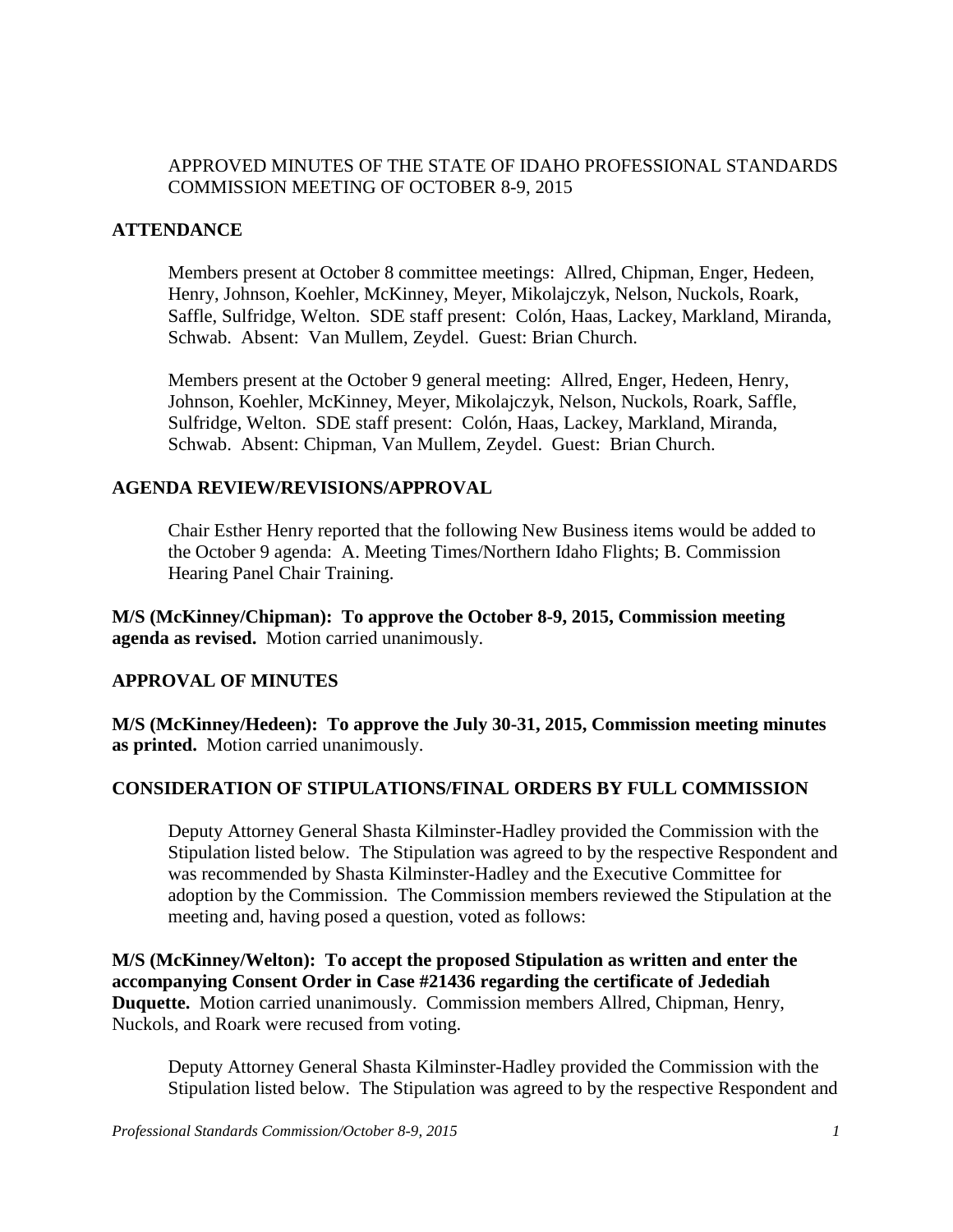was recommended by Shasta Kilminster-Hadley and the Executive Committee for adoption by the Commission. The Commission members reviewed the Stipulation at the meeting and, having posed a question, voted as follows:

**M/S (Nelson/Sulfridge): To accept the proposed Stipulation as written and enter the accompanying Consent Order in Case #21450 regarding the certificate of William Lower.**  Motion carried unanimously. Commission members Allred, Chipman, Henry, Nuckols, and Roark were recused from voting.

Deputy Attorney General Shasta Kilminster-Hadley provided the Commission with the Stipulation listed below. The Stipulation was agreed to by the respective Respondent and was recommended by Shasta Kilminster-Hadley and the Executive Committee for adoption by the Commission. The Commission members reviewed the Stipulation at the meeting and, having posed a question, voted as follows:

**M/S (Nelson/McKinney): To accept the proposed Stipulation as written and enter the accompanying Consent Order in Case #21414 regarding the certificate of Scott Thompson.**  Motion carried unanimously. Commission members Allred, Chipman, Henry, Nuckols, and Roark were recused from voting.

Deputy Attorney General Brian Church provided the Commission with the Stipulation listed below. The Stipulation was agreed to by the respective Respondent and was recommended by Brian Church and the Executive Committee for adoption by the Commission. The Commission members reviewed the Stipulation at the meeting and, having no questions or requests for discussion, voted as follows:

**M/S (Enger/McKinney): To accept the proposed Stipulation as written and enter the accompanying Consent Order in Case #21437 regarding the certificate of Elizabeth Moore.**  Motion carried unanimously. Commission members Allred, Chipman, Henry, Nuckols, and Roark were recused from voting.

Deputy Attorney General Brian Church provided the Commission with the Stipulation listed below. The Stipulation was agreed to by the respective Respondent and was recommended by Brian Church and the Executive Committee for adoption by the Commission. The Commission members reviewed the Stipulation at the meeting and, having posed questions, voted as follows:

**M/S (McKinney/Enger): To accept the proposed Stipulation as written and enter the accompanying Consent Order in Case #21509 regarding the certificate of Deborah Waters.**  Motion carried unanimously. Commission members Allred, Chipman, Henry, Nuckols, and Roark were recused from voting.

Deputy Attorney General Brian Church reviewed the background of and presented the proposed Findings of Fact, Conclusions of Law, and Final Order for consideration by the Commission in Professional Standards Commission Case #21534 regarding the certificate of Russell James Wood. Brian Church also recommended the adoption of the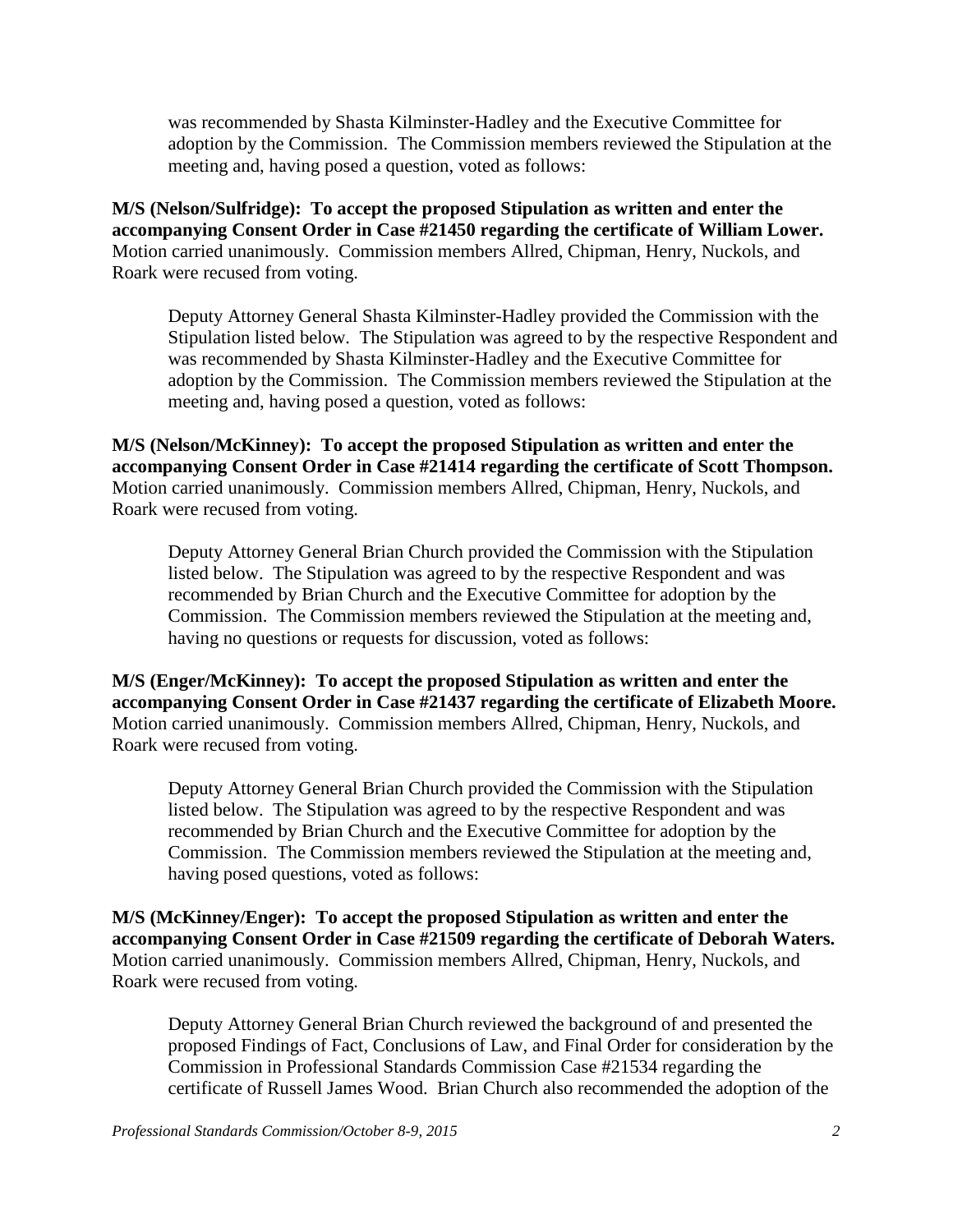Findings of Fact and Conclusions of Law as presented and that the Commission enter the Final Order revoking the certificate of Russell James Wood based upon his alleged misconduct and subsequent voluntary surrender of his teaching certificate. The Commission members reviewed the documents and, having no questions or requests for discussion, voted as follows:

**M/S (Enger/Nelson): To accept the proposed Findings of Fact and Conclusions of Law as written to revoke the teaching certificate of Russell James Wood and enter the accompanying Final Order in Case #21534 regarding the certificate of Russell James Wood.** Motion carried unanimously. Commission members Allred, Chipman, Henry, Mikolajczyk, Nuckols, and Roark were recused from voting.

# **ADMINISTRATIVE REPORT**

Commission administrator Lisa Colón (unless indicated otherwise) reported on the following.

1. A number of recommendations from the past academic year were presented at the August State Board meeting for State Board-approval consideration. Part of one of the entire approval packets submitted for approval consideration included proposed rule revision to clarify the intent of the educator credential renewal requirements for the Mathematics In-Service Program and the Idaho Comprehensive Literacy Course. The State Board requested further investigation of these renewal requirements and opted to not approve those specific recommendations or any of the other recommendations that were a part of that particular approval packet.

The intent is that most of the recommendations that were not approved by the State Board at its August meeting will be resubmitted for State Board approval consideration in 2016. The exceptions to this are the Computer Science and Engineering endorsements, which will be handled sooner to accommodate candidates graduating in the spring of 2016.

The following recommendations from the past academic year were presented at the August State Board meeting for approval consideration and were subsequently approved by the State Board:

- Idaho Foundation Standards for Communication Arts Teachers:
- Idaho Standards for Journalism Teachers;
- Idaho Standards for Speech and Debate Teachers;
- Idaho Standards for Blended Early Childhood Education/Early Childhood Special Education Teachers;
- Idaho Standards for Health Teachers;
- Idaho Standards for Physical Education Teachers;
- Idaho Foundation Standards for Social Studies Teachers;
- Idaho Standards for Economics Teachers;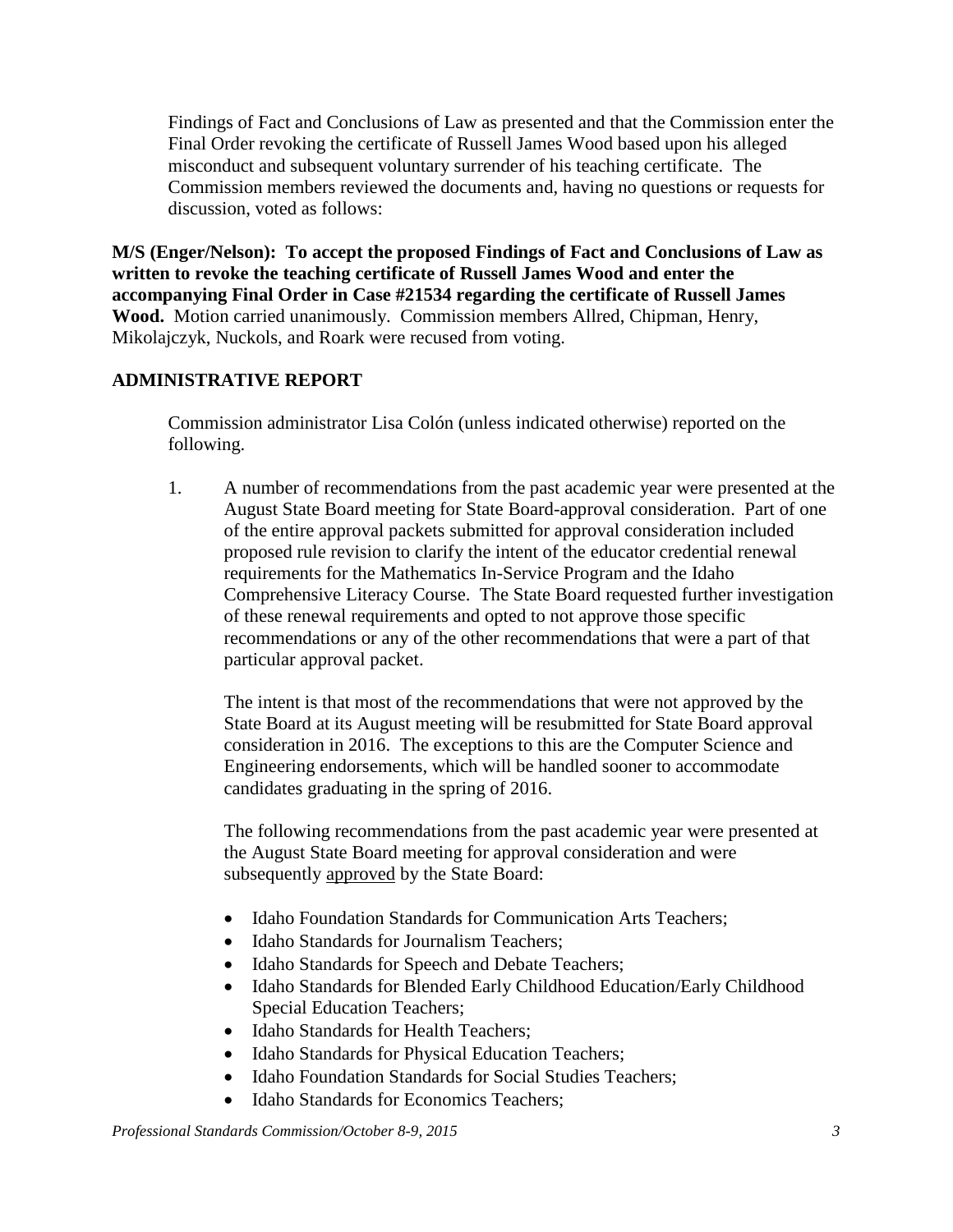- Idaho Standards for Geography Teachers;
- Idaho Standards for American Government/Political Science Teachers;
- Idaho Standards for History Teachers;
- Idaho Standards for Teachers of the Blind and Visually Impaired;
- Idaho Standards for Special Education Teachers of Students Who Are Deaf/Hard of Hearing;
- Idaho Standards for School Psychologists;
- Idaho Standards for School Social Workers.
- 2. The Idaho per diem for meals was recently increased. That meal allowance is now breakfast - \$11.25; lunch - \$15.75; dinner - \$24.75; and \$45 for the entire day. The increase will need to be reflected in future budget planning.
- 3. The Idaho State University (ISU) program approval review was conducted September 19-22; the reports from that review will be forthcoming. The program approval review for Boise State University (BSU) will be held March 5-8, 2016.
- 4. Upcoming 2015-2016 standards reviews include the following: Mathematics November 12-13; Science – December 3-4; Elementary Education – January 21- 22; Pre-Service Technology – January 28-29; and Visual/Performing Arts – February 11-12.
- 5. As a part of recent staff travel, Cina Lackey participated in the ISEE Roadshow, and Lisa and Annette Schwab were a part of the ISU program approval review.
- 6. As a part of upcoming staff travel, Annette, Shannon Haas, and Brian Church will attend the Professional Practices Institute; Lisa will attend a CCSSO (Council of Chief State School Officers)/NSCEE (National and State Collaboration for Educator Effectiveness) Supporting Principals Action Group meeting.

# **AUTHORIZATIONS COMMITTEE**

Chair Elisa Saffle reported that during their September 11 teleconference and their October 8 meeting, the Authorizations Committee recommended that the Commission approve the following new Teacher to New Certificate/Endorsement requests (for the 2015-2016 school year):

AARESTAD, Tiffany, Lake Pend Oreille #84, Generalist K/12 AUSTIN, Ellen, Minidoka County Joint #331, School Principal Pre-K/12 BALDUS, Janice, Nezperce Joint #302, Natural Science 6/9 BARKER, Kevin, New Plymouth #372, Superintendent BAXTER, Nicole, Emmett #221, Director of Special Education BERGQUIST, Nicole, Middleton #134, Biological Science 6/12 BIRD, Troy, Cassia County Joint #151, Biological Science 6/12 BOURNER, Timothy, New Plymouth #372, Health 6/12 BRANZ, Jennifer, Wallace #393, Earth Science 6/12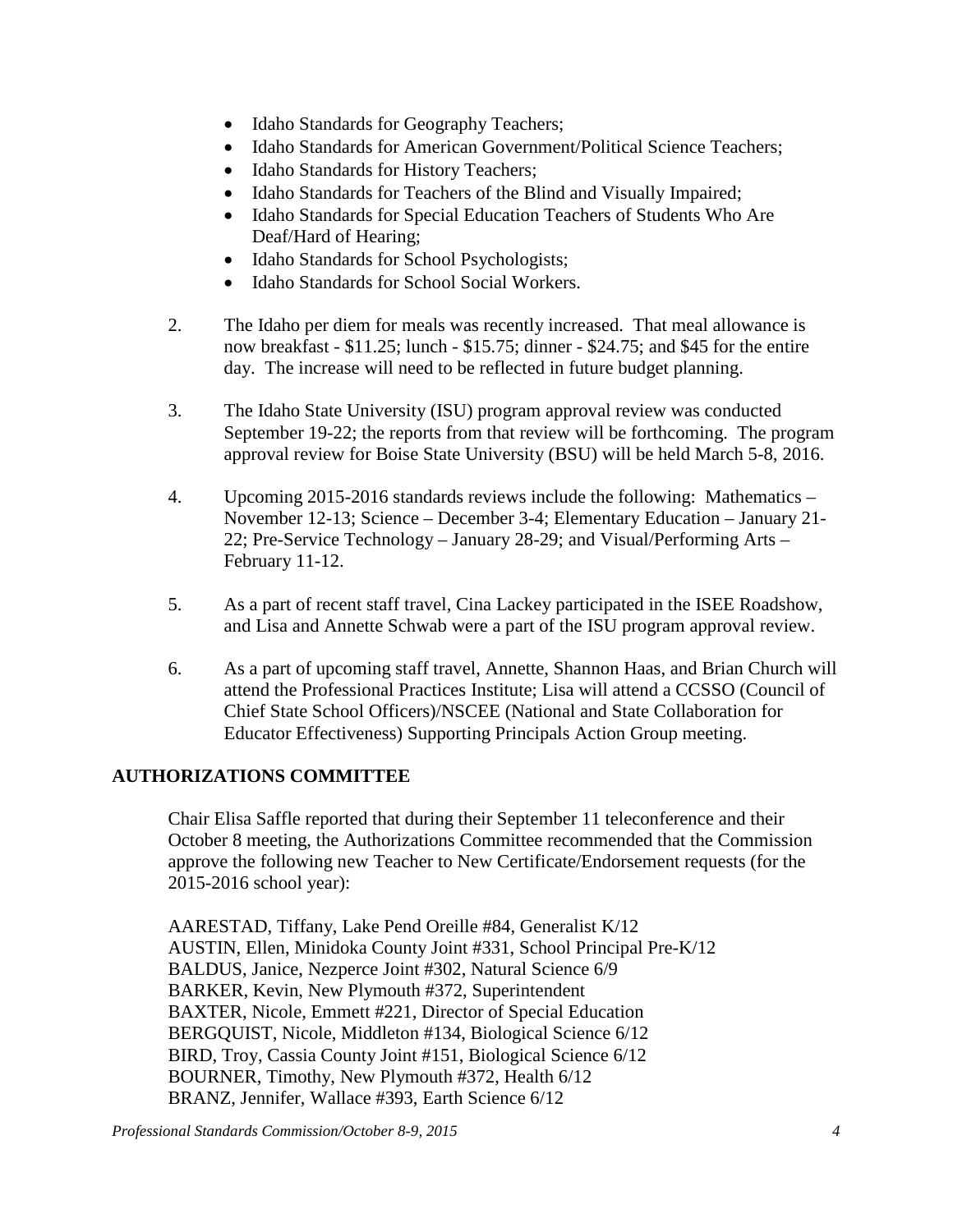CADE, Anthony, American Falls Joint #381, English 6/12 CHESTNUT, Dennis, Horseshoe Bend #73, Superintendent CODLING, Heidi, Fremont County Joint #215, Spanish 6/12 COLE, Jennifer, Minidoka County Joint #331, Generalist K/12; All Subjects K/8 CROTTY, Joseph, Boise #1, Physics 6/12 DAHL, Nancy, Lapwai #341, Generalist K/12 DAVIDSON, Maaike, North Valley Academy #465, French 6/12 DIFFEY, Steve, Middleton #134, Generalist K/12 EDMUNSON, Clete, New Plymouth #372, School Principal Pre-K/12 EISENTRAGER, James, Nampa Christian Schools #573, School Principal Pre-K/12 ELISON-CHANG, Pandi, Preston Joint #201, School Principal Pre-K/12 GATES, Janet, West Ada #2, Teacher Librarian K/12 GATFIELD, Misty, Emmett #221, Generalist K/12; All Subjects K/8 GREGORY, Sarah, Lake Pend Oreille #84, Early Childhood Special Education Pre-K/3 GROVER, Camille, Kimberly #414, Teacher Librarian K/12 HARRIS, Melinda, Preston Joint #201, History 6/12 HASZ, Rebecca, Lakeland Joint #272, Psychology 6/12 HAY, Mildred, Bruneau-Grand View Joint #365, Generalist K/12; All Subjects K/8 HILL, Sara, Lapwai #341, Generalist K/12 HIRAI, Jennifer, Wendell #232, Mathematics 6/12 HOFF, Rosemary, West Ada #2, Generalist K/12 HOGE, Sharon, Blackfoot #55, Drama 6/12 HOLTRY, Matthew, Homedale Joint #370, School Principal Pre-K/12 HOOPES, Jodi, Bonneville Joint #93, All Subjects K/8 HYDE, Nicholas, Preston Joint #201, Physical Education 6/12 JOHNSON, Kyle, Bonneville Joint #93, Generalist K/12 LAMBSON, Kathryn, Blackfoot #55, Early Childhood Special Education Birth-Grade 3 LINGARD, Erica, Orofino Joint #171, Physics 6/12 LOWER, William, Rockland #382, American Government/Political Science 6/12 MCKINNEY, Charlotte, Mountain View #244, Mathematics-Basic 6/12 MCMANUS, John, McCall-Donnelly Joint #421, Spanish 6/12 MEYER, Victoria, Valley #262, Chemistry 6/12 MILLER, Kimberly, Cassia County Joint #151, Early Childhood Special Education Pre- $K/3$ MOW, Michael, Snake River #52, Health K/12 MUNDY-CASTLE, Jenny, West Ada #2, English as a New Language K/12 NUXOLL, Bruce, Mountain View #244, Mathematics 6/12 NUXOLL, Marci, Mountain View #244, Early Childhood Special Education Birth-Grade 3 PACKER, Scott, Bruneau-Grand View Joint #365, Generalist K/12; All Subjects K/8 PADILLA, Dennyse, Boise #1, Spanish K/12 PENNEY-PINKHAM, D'Lisa, Lapwai #341, School Principal Pre-K/12 PRITIKEN, Jessica, Heritage Community Charter #481, All Subjects K/8; Literacy K/12 RAMIREZ, LuAnna, Marsh Valley Joint #21, Generalist K/12 RIGGERS, Christine, Nezperce Joint #302, Biological Science 6/12 SAUER, Brett, Compass Charter #455, All Subjects K/8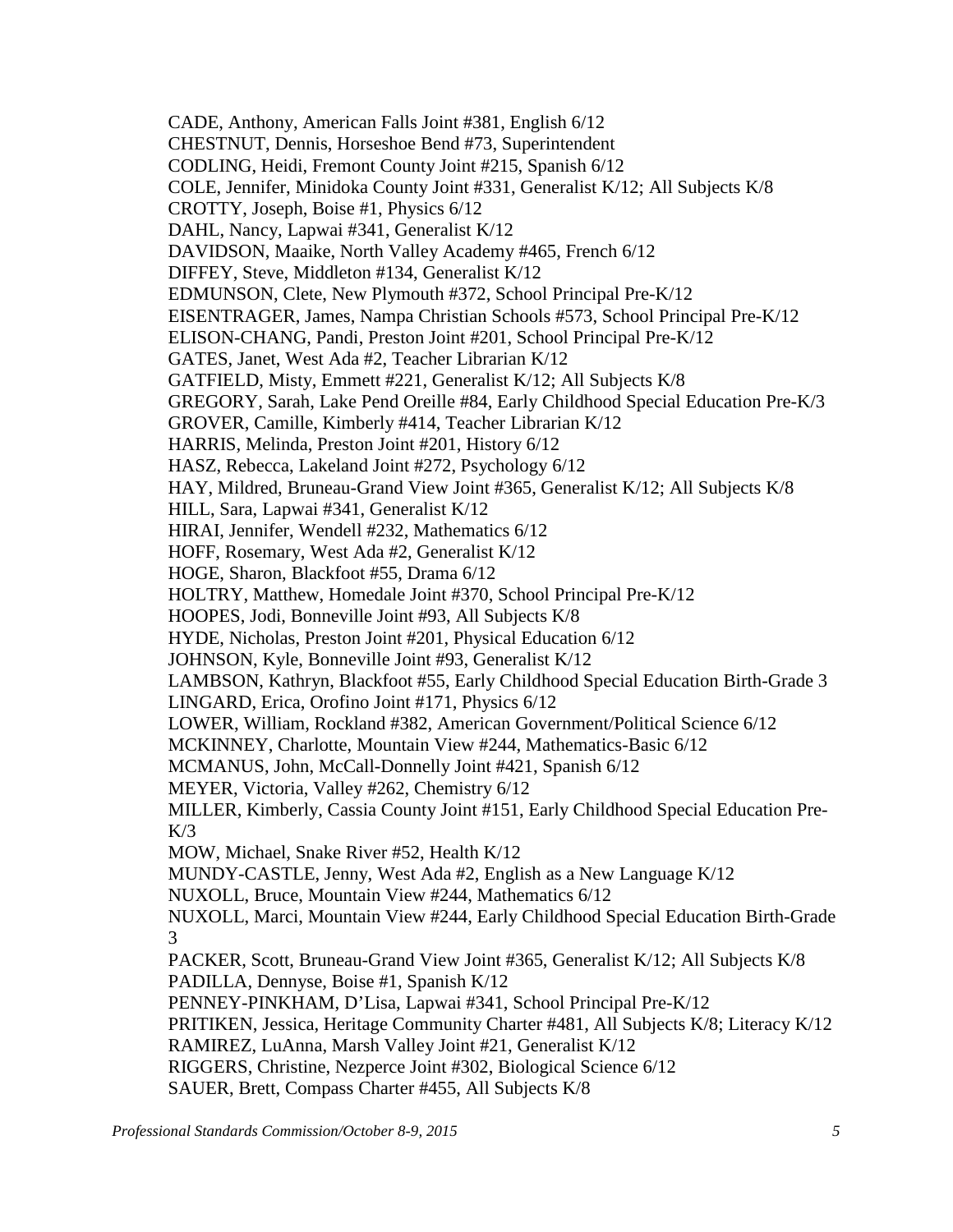SHRIVER, Mary, West Ada #2, Generalist K/12 SILCOCK, Melissa, Cassia County Joint #151, Mathematics 6/12 SIMMONS, Kaitlyn, Bonneville Joint #93, Generalist K/12 SMITH, Amee, West Ada #2, Generalist K/12 SMITH, Clynton, Cassia County Joint #151, History 6/12 SOUSA, Jennifer, West Ada #2, Generalist K/12 STELZNER, Darci, Sage International #475, Biological Science 6/12 TANNER, Evelyn, West Ada #2, Generalist K/12 TELFORD, Neva, Madison #321, Earth Science 6/12; Biological Science 6/12 WILBER, Derek, West Ada #2, English as a New Language K/12 YOUNG, Greg, West Ada #2, Generalist K/12

During their September 11 teleconference and their October 8 meeting, the Authorizations Committee recommended that the Commission approve the following renewal Teacher to New Certificate/Endorsement requests (for the 2015-2016 school year):

ANSELMO, Paul, West Bonner County #83, Superintendent (2) BRADSHAW, Chester, Rockland #382, Superintendent (3) FOUDY, James, McCall-Donnelly Joint #421, Superintendent (2) GANTT, Caroline, Boise #1, English as a New Language (3) HARMON, Heather, Coeur d'Alene #271, Chemistry 6/12 (2) HAROLDSON, Heather, Mackay Joint #182, Birth/Grade 3 (3) HEARTBURG, Kelby, Nezperce Joint #302, Business Technology Education 6/12 (3) IHENKORO, Jordelle, Aberdeen #58, Generalist K/12; Early Childhood Special Education Pre-K/3 (2) PATTERSON, Leigh, Mackay Joint #182, Superintendent (2) REGGEAR, Kelly, Orofino Joint #171, Generalist K/12 (3) SCHWAB, Travis, Madison #321, Director of Special Education (3) SEVERE, Branden, Cassia County Joint #151, Biological Science 6/12; Natural Science 6/12 (2) SHEPPARD, Amy, Lakeland #272, Generalist K/12 (2) SLOCUM, Melissa, West Ada #2, Gifted and Talented K/12 (2) SMITH, Allison, Troy #287, Generalist K/12 (2) SPRIGGS, Robert, Glenns Ferry Joint #192, School Principal Pre-K/12 (2) STANDS, Stacey, Boise #1, Literacy K/12 (3) SURERAS, Lorrie, Snake River #52, Teacher Librarian K/12 (2) VANDERGRIFF, Deann, Post Falls #273, Generalist K/12 (2) YOUNG, Loretta, West Ada #2, Generalist K/12 (2)

During their September 11 teleconference and their October 8 meeting, the Authorizations Committee recommended that the Commission approve 158 Content Specialist Endorsement requests (for the 2015-2016 school year). There was 1 Content Specialist Endorsement request (for the 2015-2016 school year) that was denied.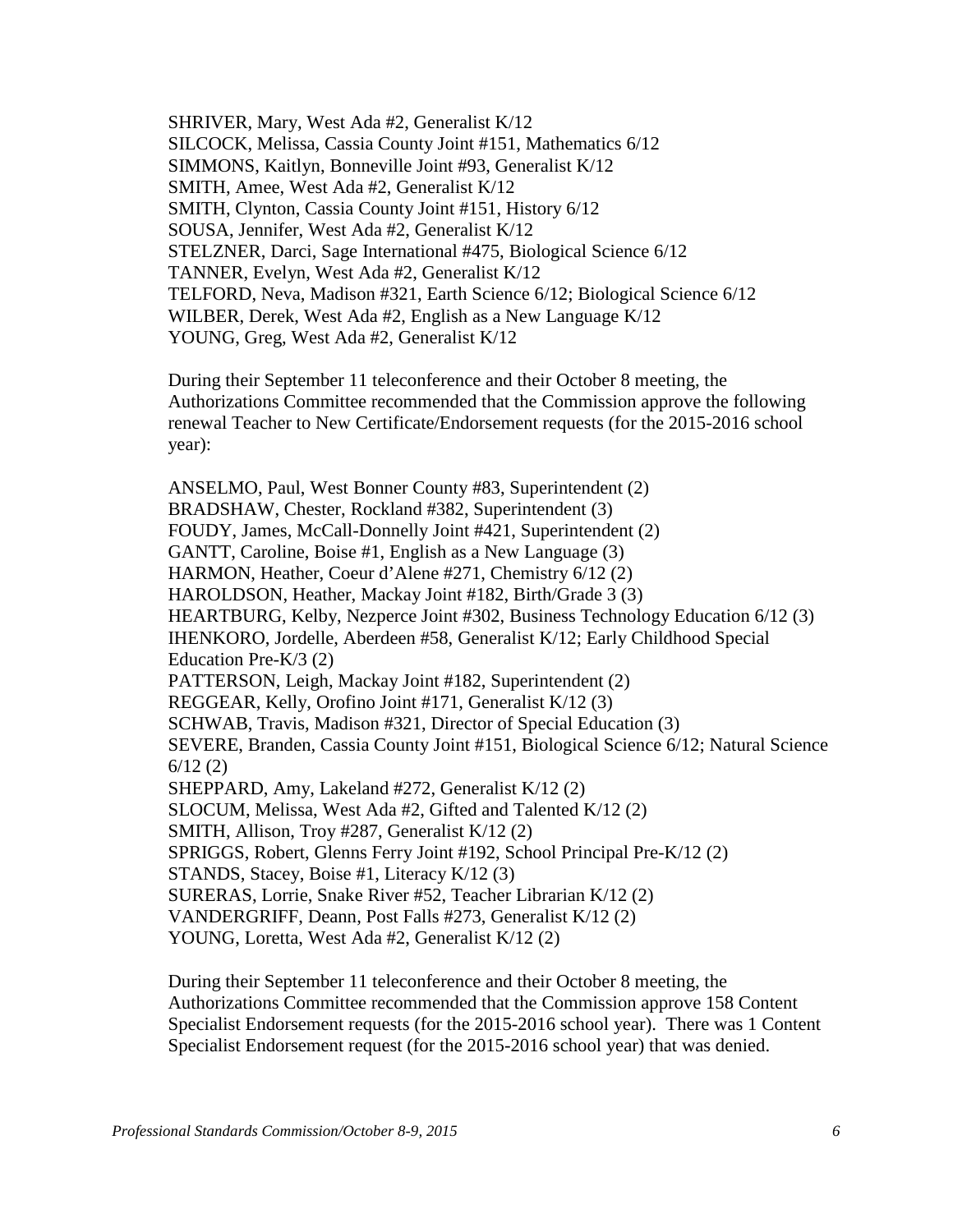Authorizations Committee members also discussed 1) alternative certification applications that require multiple requests for additional information and 2) a possible appeal process for denied applications and the need for full-Commission consideration of those. Lisa Colón and Christie Miranda agreed to work on gathering alternative certification data by region and by district population.

**The Commission ACCEPTED the report of the Authorizations Committee.** Motion carried unanimously.

## **PROFESSIONAL DEVELOPMENT COMMITTEE**

Chair Ginny Welton reported that committee members reviewed the section of the Commission working plan that applies to their committee and made some proposed revisions to the document that will eliminate goals the committee does not have resources or authority to act on. Members will continue their effort on the working plan in January. They are also discussing the development of additional materials on the use of social media. The committee requested that a Commission staff member be assigned to attend their meetings and help with their work, as is done with the other Commission committees.

**The Commission ACCEPTED the report of the Professional Development Committee.**  Motion carried unanimously.

## **BUDGET SUBCOMMITTEE**

Chair Laural Nelson reported that for the month ending July 31, 2015, revenue was \$78,756; expenditures were \$50,982, with revenue exceeding expenditures by \$27,774. She also noted that there were three pay periods in July, and the Salaries, Benefits line item now includes salaries of the Certification staff as well. For the month ending August 31, 2015, revenue was \$78,985; expenditures were \$49,702, with revenue exceeding expenditures by \$29,283.

As requested, Lisa Colón presented to the Commission a proposal/supporting data for a sliding scale fee for renewal certification. Initial certification/certificate renewal fees for Idaho educators support the work of the Department of Education's Certification/Professional Standards Division. The \$75-per-five-years fee has remained the same since 2003. Operational cost in the division has not remained as static as the fees that fund it. Additionally, the Certification workload increases/declines throughout the year. The turnaround time from certification/renewal application to receipt of certificate can vary from one week to ten weeks, depending upon the time of year. The total number of certification/renewal applications received during 2013-2014 was 6,647. As teachers rushed to become recertified before the coming school year, about 50 percent of all renewals during 2013-2014 were received in June, July, and August; almost 40 percent of all renewals during that same year were processed in August, September, and October, thus creating the usual summer back-log. As may be expected, the delayed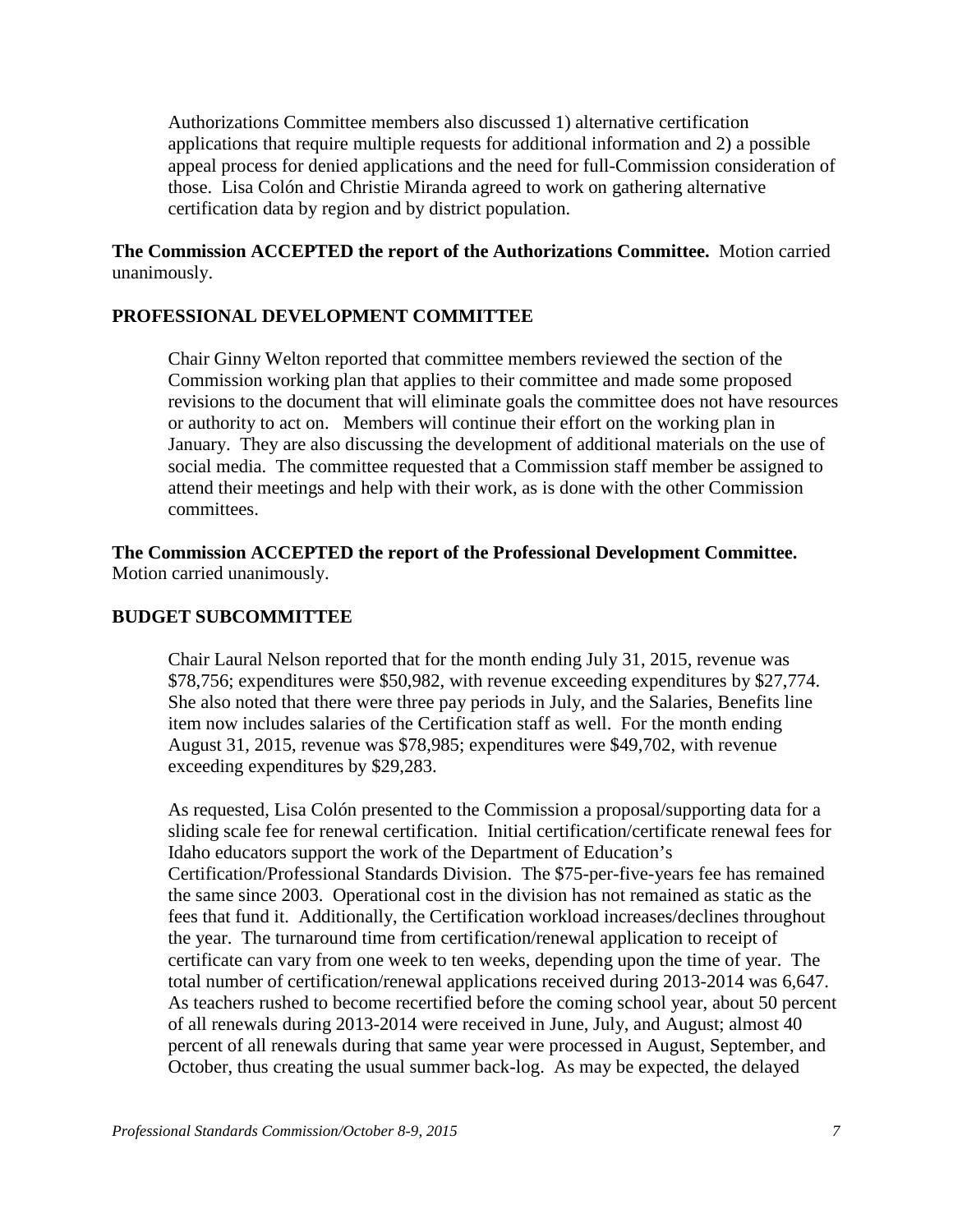turnaround time for certificates is frustrating for school districts that are working to finalize teacher contracts.

The proposed sliding scale fee for renewal certificates only calls for a \$75 fee during the months of October, November, December, January, February, and March; an \$85 fee during the months of April, May, and June; a \$95 fee during July and August; and a \$115 (\$95 plus \$20 late fee) fee in September. This proposed change in fees would still provide teachers the opportunity to recertify for only \$75-per-five-years and would relieve some of the summer back-log and allow Certification staff to provide better customer service to teachers by getting their certificates to them in a timelier manner. The incremental increases over several months would bring in extra revenue for Certification/Professional Standards, thus protecting the Department of Education and Professional Standards Commission from having to allocate even more general funds to this nearly self-sustaining division.

**M/S (McKinney/Welton): To have Lisa Colón present the proposed sliding scale fee for renewal certification only to State Superintendent Sherri Ybarra.** Motion carried unanimously.

**The Commission ACCEPTED the report of the Budget Subcommittee.** Motion carried unanimously.

# **STANDARDS COMMITTEE**

In Chair Heather Van Mullem's absence, committee member Deb Hedeen reported on the following committee discussion items (unless indicated otherwise):

1. Committee members once again discussed the need to replace the Technology Education Praxis II test with the Computer Science Praxis II test for Computer Science endorsement candidates.

**M/S (Enger/Nelson): To replace the Technology Education Praxis II test with the Computer Science Praxis II test with a cut score of 171 for the Computer Science endorsement candidates.** Motion carried unanimously.

- 2. During the recent Northwest Nazarene University (NNU) program approval review, participants recognized the importance of providing an explanation to each Unacceptable standard for all programs. Consequently, in the future justification/rationale will be provided by the state team for any performance indicator/standard rated as Unacceptable. This new component will be added to the review process, thus helping those who review the materials, as well as the institution, in terms of knowing how to improve the standard.
- 3. State-specific requirements were piloted during the recent NNU program approval review. State-specific requirements focus on clinical practice as well as other components of effective teaching practices determined by legislation or State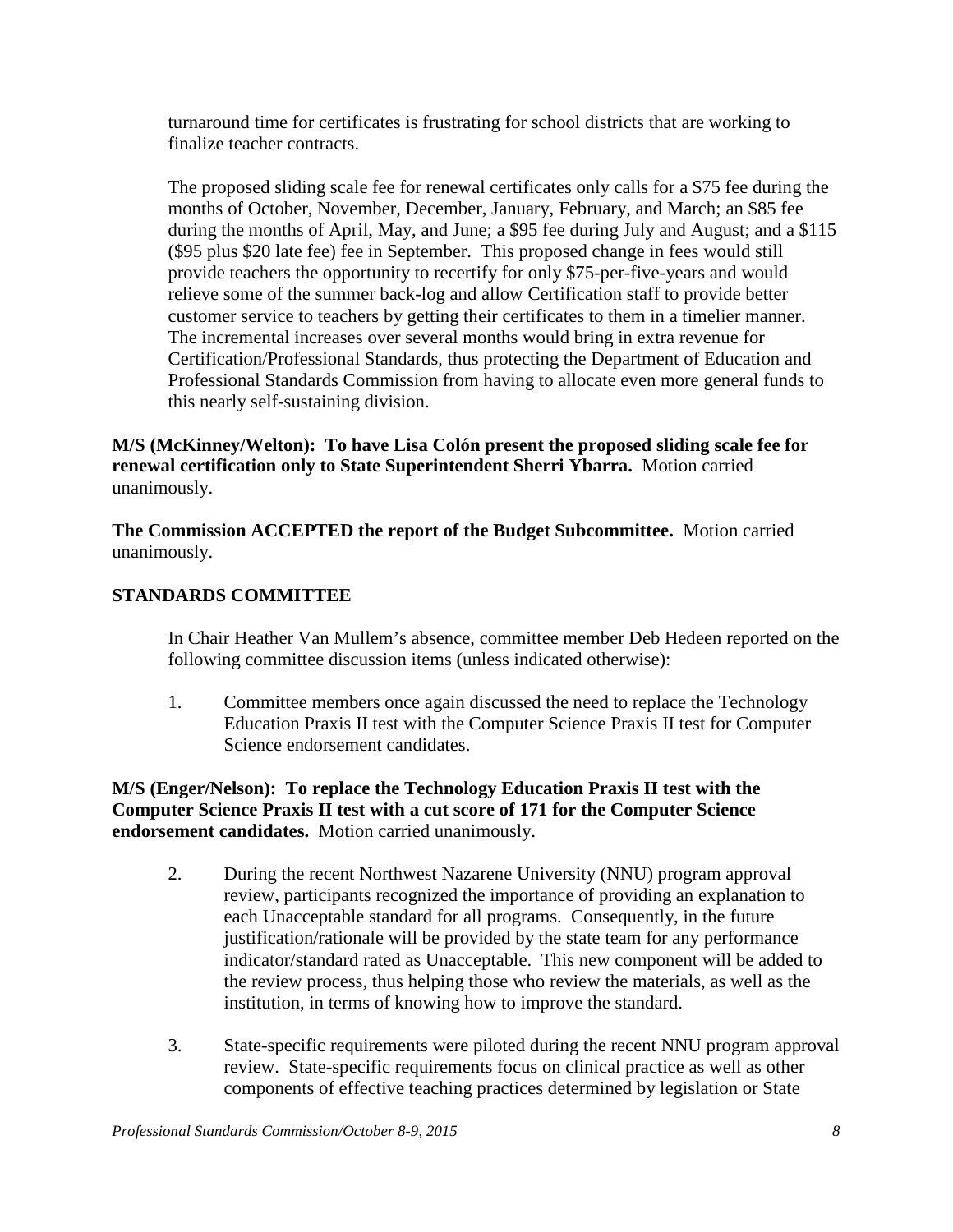Department of Education mandate. They currently include the math, literacy, and technology requirements that Idaho institutions must now be addressing in their programs and, in the near future, will also include certification requirements beyond competencies. Lisa Colón expects to present the state-specific requirements with the additional certification requirements included at the January Commission meeting.

- 4. The committee discussed institutional recommendations in relation to student teaching and the minimum number of observations that should be required during the student teaching experience. Best practice shows that a minimum of three are necessary. It must also be decided if the minimum number required should be stated in rule under certification language or in the Manual of Instructions for State Approval of Idaho School Personnel Preparation Program. The Institutions of Higher Education (IHE) Coalition and Idaho Association of Colleges for Teacher Education (IACTE) will review this issue of the minimum required student teaching observations and report back to the committee.
- 5. Higher education certification requirements were discussed, specifically the Idaho Comprehensive Literacy Course and Assessment and also Mathematical Thinking for Instruction (MTI). Idaho Higher Education Literacy Partnership (IHELP), a collaboration of higher education personnel, has been working very hard to ensure that the standards around literacy are being addressed in the state. Committee members suggested that it would be worthwhile to have a similar group in mathematics.
- 6. In the recent past, the State Board legally interpreted IDAPA rule in such a way that an Elementary Certificate supersedes a core K-12 endorsement, allowing an educator who holds both to teach only to grade 8 and not allowing a student in a high school class being taught by such an educator to receive high school credit; the State Board solution was to combine the Elementary Certificate and the Secondary Certificate into one K-12 certificate with endorsements under it. IACTE discussed this and wishes to have the endorsement determine what an educator can teach, as earning an endorsement is equivalent to meeting the requirements to be highly qualified in the endorsement area. IACTE has responded to the State Board, including proposing another option for resolving the issue, expressing concern that the issue did not follow the usual channel of submission to the Commission for consideration, and providing a definition of the word "certificate."
- 7. The committee reviewed the Commission working plan and Procedures Manual and made some revisions to the two documents. Their proposed revisions will be forwarded to Annette Schwab. The committee has recommended that Lisa Colón and Annette Schwab collaborate on pages 26 and 27 (Revising and Adopting Certification Standards and Endorsements) of the Procedures Manual and align them with the current working plan. Committee members would like to review the drafts of the two documents again in January.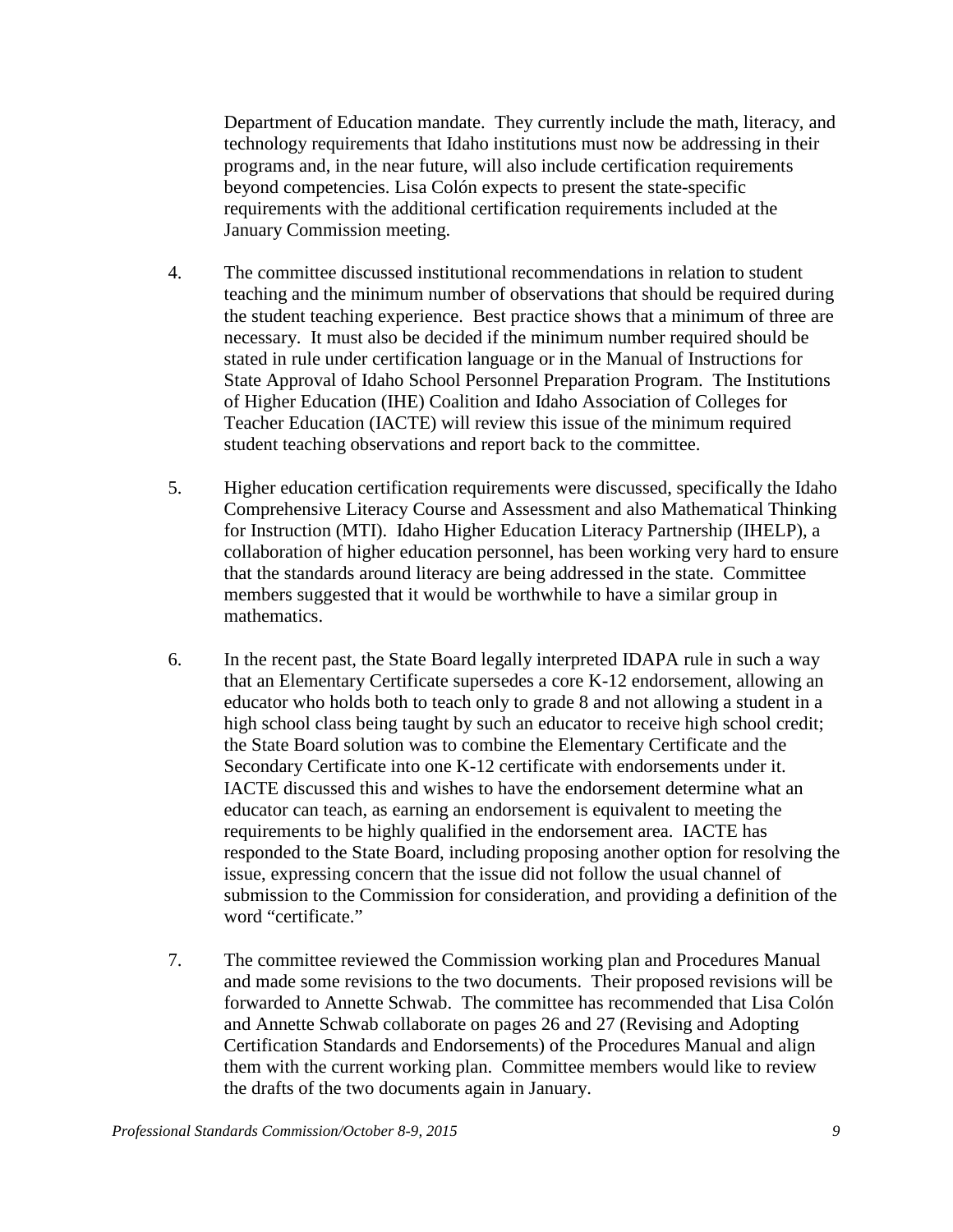**The Commission ACCEPTED the report of the Standards Committee.** Motion carried unanimously.

# **EXECUTIVE COMMITTEE**

Chair Esther Henry reported that the Executive Committee met with Deputy Attorney General Shasta Kilminster-Hadley, Deputy Attorney General Brian Church, Shannon Haas, and Annette Schwab to discuss ethics case information.

**M/S (Mikolajczyk/Chipman): To move the Executive Committee into Executive Session to review and discuss investigation records exempt from disclosure as prescribed by Idaho Code §67-2345(d).** Motion carried unanimously.

Shasta Kilminster-Hadley and Brian Church reviewed the cases needing Executive Committee decisions.

**M/S (Chipman/Nuckols): To move the Executive Session of the Executive Committee into Open Session to vote on investigation records exempt from disclosure as prescribed by Idaho Code §67-2345(d).** Motion carried unanimously.

Esther Henry reported that the Executive Committee discussed 8 cases; found no probable cause in 1 case; and found probable cause in 7 of those cases. Actions taken in the 7 cases included 3 letters of reprimand with conditions; 3 certificate suspensions with conditions; and 1 case with adjusted conditions. There are currently 2 cases on hold; 2 cases under investigation; 2 cases awaiting respondent reply; 2 cases in which the Administrative Complaint has been filed; and 29 cases with staff/deputy attorney general pending action.

The committee reviewed the Commission Procedures Manual and working plan and submitted suggested changes to Annette Schwab. Members discussed the following with Brian Church: 1) apparent confusion on the part of applicants over the terms "arrest" and "conviction" on the certification application and 2) a possible need to amend Idaho Code §33-1209(4) to allow the ethics hearing panel to assess attorney fees, investigator costs, and costs associated with the hearing to be paid by the respondent, per the hearing panel's discretion. Brian will provide proposed language changes in January for both of the two above-mentioned situations.

Committee members discussed listing the public record ethical violations/actions of educators on the Commission website.

**M/S (Mikolajczyk/Nuckols): To have the full Commission publish on the Commission website the names, case numbers, dates, and final orders, including, but not limited to, approved stipulations, findings of fact, and conclusions of law, in public record Commission ethics cases.** Motion carried unanimously.

*Professional Standards Commission/October 8-9, 2015 10*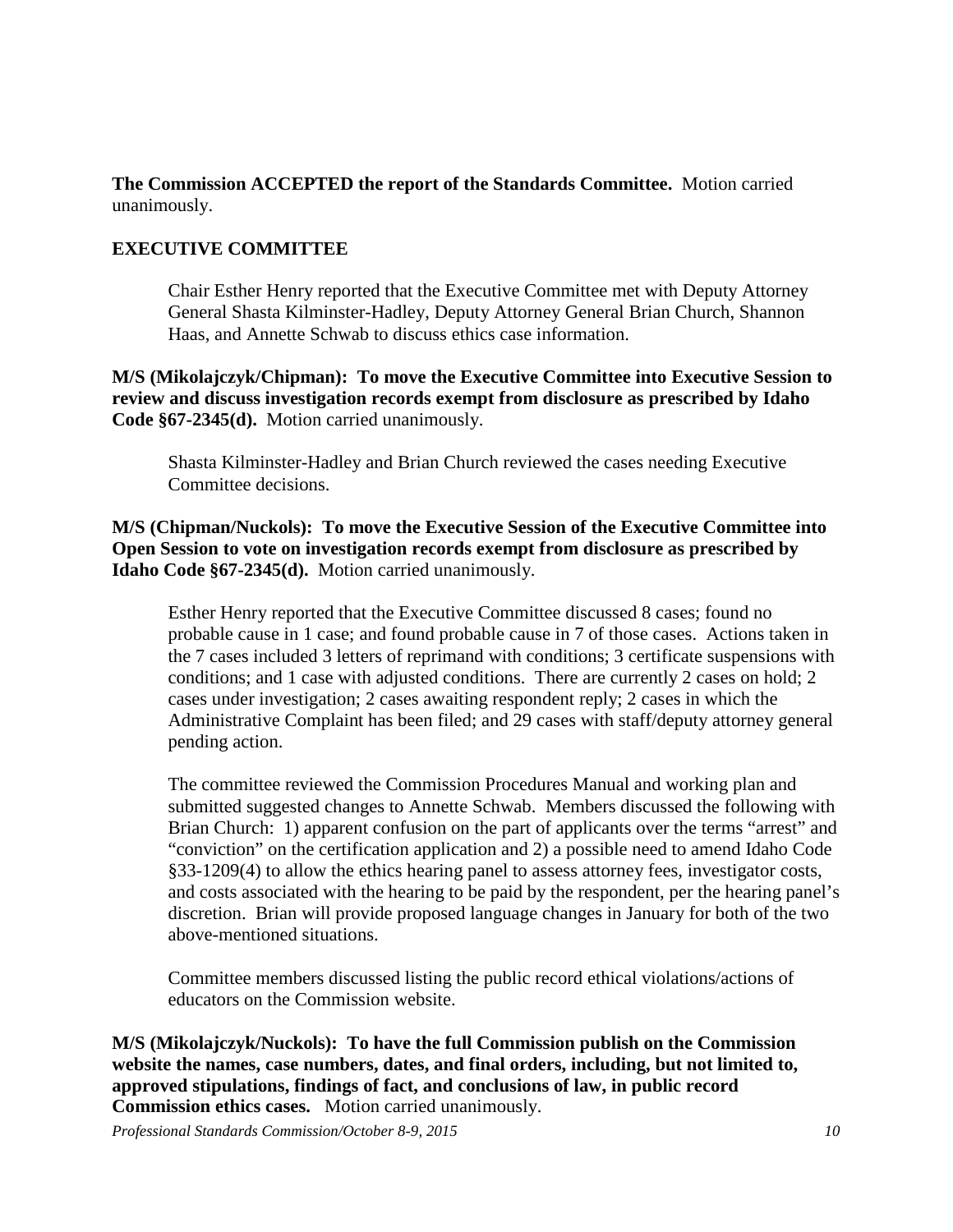It was suggested that brief descriptions of the terms "stipulation," "findings of fact," "conclusions of law," and "final order" precede the list of published ethics cases on the website.

**The Commission ACCEPTED the report of the Executive Committee.** Motion carried unanimously.

## **LEADERSHIP TEAM**

Vice Chair Mikki Nuckols reported that the Leadership Team met by teleconference on September 23. At that time, Lisa Colón gave the team a brief summary of her administrative report for the upcoming October Commission meeting. The team also reviewed the October full Commission meeting agenda and the budget and moved the date of the next team teleconference from December 23 to December 16.

**The Commission ACCEPTED the report of the Leadership Team.** Motion carried unanimously.

#### **NEW BUSINESS**

### **Meeting Times/Northern Idaho Flights**

Because of the arrival times of flights from northern Idaho to Boise on the first day of Commission meetings, members on those flights cannot get to the meeting site by the full Commission 8:30 a.m. meeting start time. Members made the decision to move the firstday Commission meeting start time back to 9:00 a.m., effective January of 2016. On those days, the Budget Subcommittee will meet from 8:30 a.m. to 9:00 a.m.

#### **Commission Hearing Panel Chair Training**

Commission members discussed the need for a hearing panel chair training in the near future. The Commission periodically conducts the trainings (most recently in conjunction with a Commission meeting) for hearing panel chair persons and maintains a list of the participants who have been trained. Hearings are held when certificated educators have requested a due process hearing concerning their Commission ethics investigations. By statute, the chair of this type of due process hearing must be a former Commission member. It is from the above-mentioned list of trained chairpersons that the chair for any ethics hearing is selected. In light of the fact that the schedules of three participating attorneys must be coordinated for the training, members gave Commission staff the authority to schedule the hearing panel chair training for the near future.

### **COMMUNICATION PLAN**

Deb Hedeen reported that items of interest in these meeting minutes for member communication to constituencies include the following: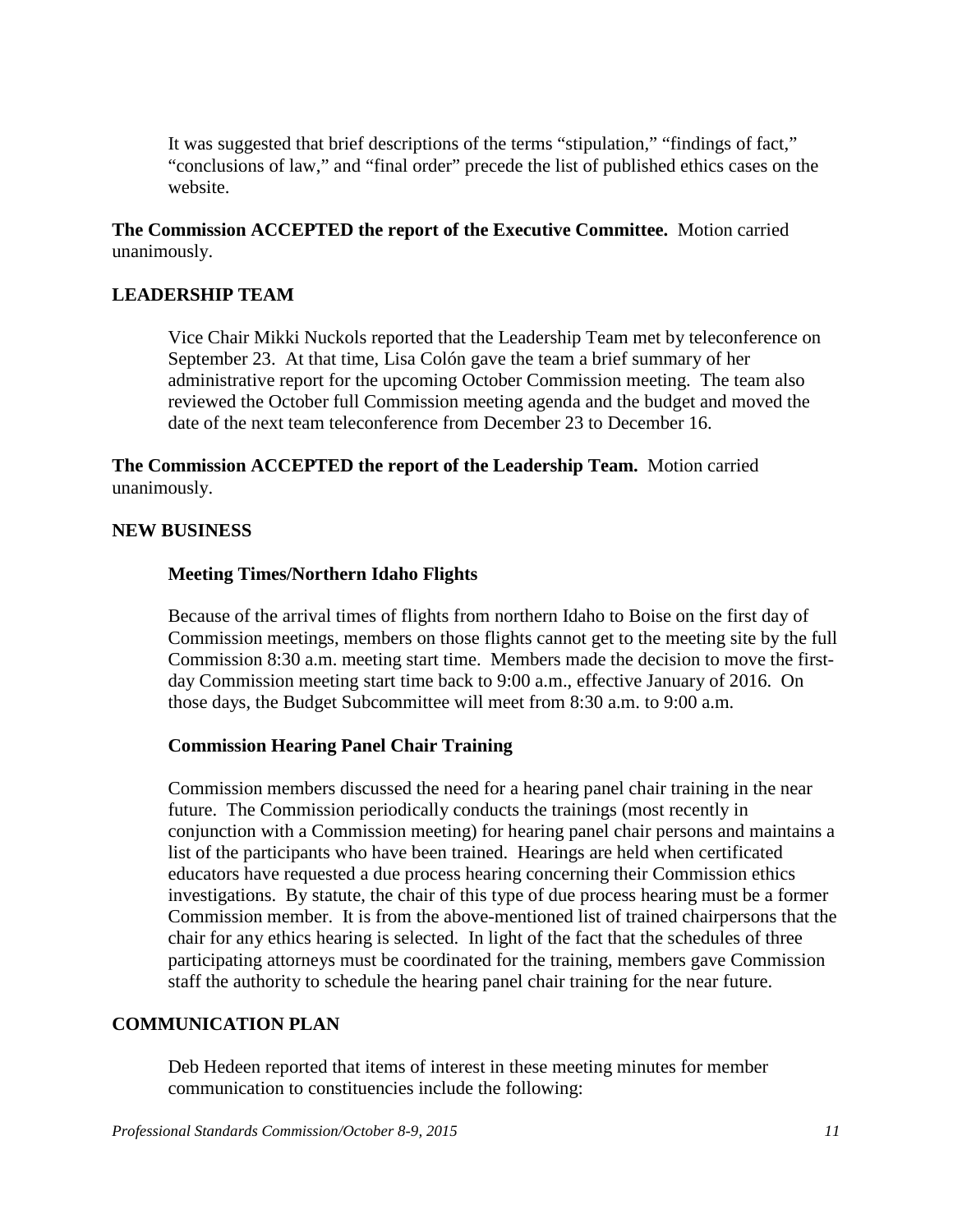- **New State Meal Limits.** Idaho per diem for meals has recently been increased. Meal limits are now as follows: breakfast - \$11.25; lunch - \$15.75; dinner -\$24.75; entire day - \$45 (see page 3, ADMINISTRATIVE REPORT, item 2).
- **Recent Program Approval Review.** ISU (see page 3, ADMINISTRATIVE REPORT, item 3).
- **Upcoming Program Approval Review.** BSU March 5-8, 2016 (see page 3, ADMINISTRATIVE REPORT, item 3).
- **Upcoming Standards Reviews.** Math November 2015; Science December 2015; Elementary Education – January 2016; Pre-Service Technology – January 2016; Visual/Performing Arts - February 2016 (see page 3, ADMINISTRATIVE REPORT, item 4).
- **Alternative Certification Data.** The 251 requests for alternative certification considered at the October Commission meeting were as follows: Teacher to New – 92; Content Specialist – 158; Content Specialist Denied – 1. The 541 requests for alternative certification approved during 2014-2015 were as follows: Provisional Authorization – 149; Teacher to New – 230; Content Specialist – 56; Pupil Personnel Services – 3; ABCTE – 103. During 2014-2015, there were a total of 18,434 certificated teachers with a certificated assignment. Commission website currently has alternative certification information by district; staff will add alternative certification information by region and student population of district in the near future. An appeal process for a denied alternative authorization application is being discussed (see page 4, AUTHORIZATIONS COMMITTEE).
- **Professional Development Committee.** Working on revising their portion of the Commission working plan; members are interested in developing additional materials on social media use (see page 7, PROFESSIONAL DEVELOPMENT COMMITTEE).
- **Budget Subcommittee.** Discussion on proposed sliding scale for renewal certification only. Fees would be: \$75 – October, November, December, January, February, March \$85 – April, May, June \$95 – July, August \$115 – September (renewal plus late processing fee) This proposal will be presented to Superintendent Ybarra (see page 7, BUDGET SUBCOMMITTEE). • **Standards Committee.** Technology Education Praxis II test will be replaced
- with the Computer Science Praxis II test with a cut score of 171 for Computer Science endorsement candidates. In future higher education program approval reviews, an explanation will be provided for each Unacceptable standard for all programs. Higher education groups are working to determine the required minimum number of observations during student teaching and where to place this information in rule. IHELP is working to ensure standards around literacy are being addressed in the state; a similar group is needed in math. IACTE has sent a letter to the State Board with a definition of "certificate." (See page 8, STANDARDS COMMITTEE.)